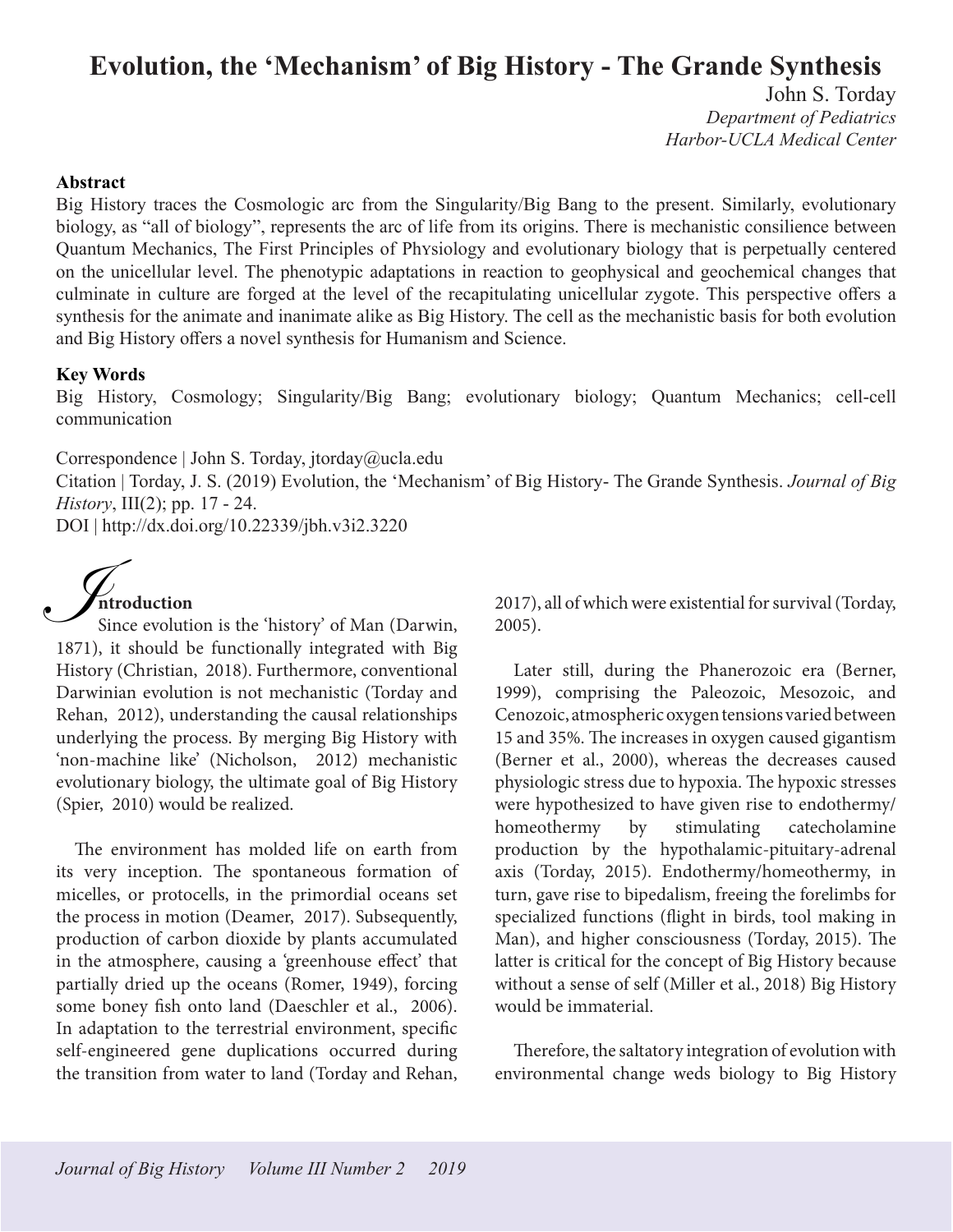causally. That realization offers the opportunity to further probe the depths of such interrelationships than would otherwise be possible by superficially studying these processes as associations and correlations, thus gaining far deeper insights to Big History.

# **The Role of Evolution in Big History**

Life on earth has been forged by adaptive interactions between the animate and inanimate through evolutionary biology (Gould, 2002). The perceived influences of the environment on life began with Animism (Bird-David, 1999) and Astrology (Kassell, 2010), the latter culminating in Heliocentrism fostered by Astronomy as the catalyst for the Age of Enlightenment (Debus A, 1987). Subsequently, such insights as The Red Shift and the Big Bang Theory (Hawking, 2011) have added depth to our understanding of our physical origins as a point source (Torday and Miller, 2016a).

Darwin himself hinted at the relationships between the environment and speciation in his Origin of Species, commenting on the topography of Patagonia in great detail, but never developing the idea further for his theory of evolution (Darwin, 1859). On the other hand, Lamarck formally recognized the direct role of the environment in evolution (Gould, 2002), but did not have the scientific knowledge needed to demonstrate the principle. It is only recently that epigenetic inheritance has come back into vogue (Nilsson et al., 2018). It offers the opportunity to recognize the interrelationships between Big History and evolutionary biology.

Big History traces its arc from the Big Bang to the present as a continuum. The rationale for Big History is spelled out in Rodrigue et al's "Our Place in History" (2016). The book is an introduction to the idea that the 'story of everything' can be told, but in order to make it comprehensive, its physical and biological aspects must be merged as functional elements of the totality (Torday, 2018a). At its

largest scale, Lovelock (Lovelock, 2003) and Smolin (Smolin, 1999) have established the organic nature of earth and the Cosmos, respectively. At its smallest scale, Atomic Theory (Pullman, 1998) and biological to cell-cell communication (Torday and Rehan, 2012) provide is mechanistic consilience between Quantum Mechanics, The First Principles of Physiology, and evolutionary biology at the unicellular level (Torday, 2018b). The merging of physics and biology within the cell has offered the opportunity to consider the congruence of the inanimate and the animate, referring all the way back to the Singularity/Big Bang (Hawking, 2011) based on empiric evidence for the first time (Zhang et al., 2017). The vertical integration of those principles has been exploited to explain the mechanism of physiologic evolution (Torday and Rehan, 2017), allowing a rationale for incorporating the latter into the concept of Big History.

# **Big History and Consciousness**

There would be no history of biology if we were not conscious of our own existence. But what is consciousness? It has long been debated as to whether it is 'all in our heads' (Kraut, 2013) or 'theater of the mind' (Olcese et al., 2018). More recently, it has been conjectured that it is the essence of our physiology, which is formed by and composed of cell-cell signaling mechanisms (Torday, 2018a). Hameroff and Penrose (2014) have offered an elegant physiologic explanation for consciousness as the networking of neurons through microtubules. Yet all cells possess microtubules in their cytoskeletons, opening up to the concept of consciousness as awareness of our whole body, referred to as allostasis (McEwen, 1998). Empiric evidence for this comes from the observation that when patients recover from general anesthesia they undergo the phylogenetic steps of brain evolution from reptilian to mammalian (Mashour and Alkire, 2013). Conversely, when eukaryotic cells are experimentally exposed to microgravity they lose their capacity to signal with the environment (Purevdorj-Gage et al., 2006) or with one another (Torday, 2003). These observations point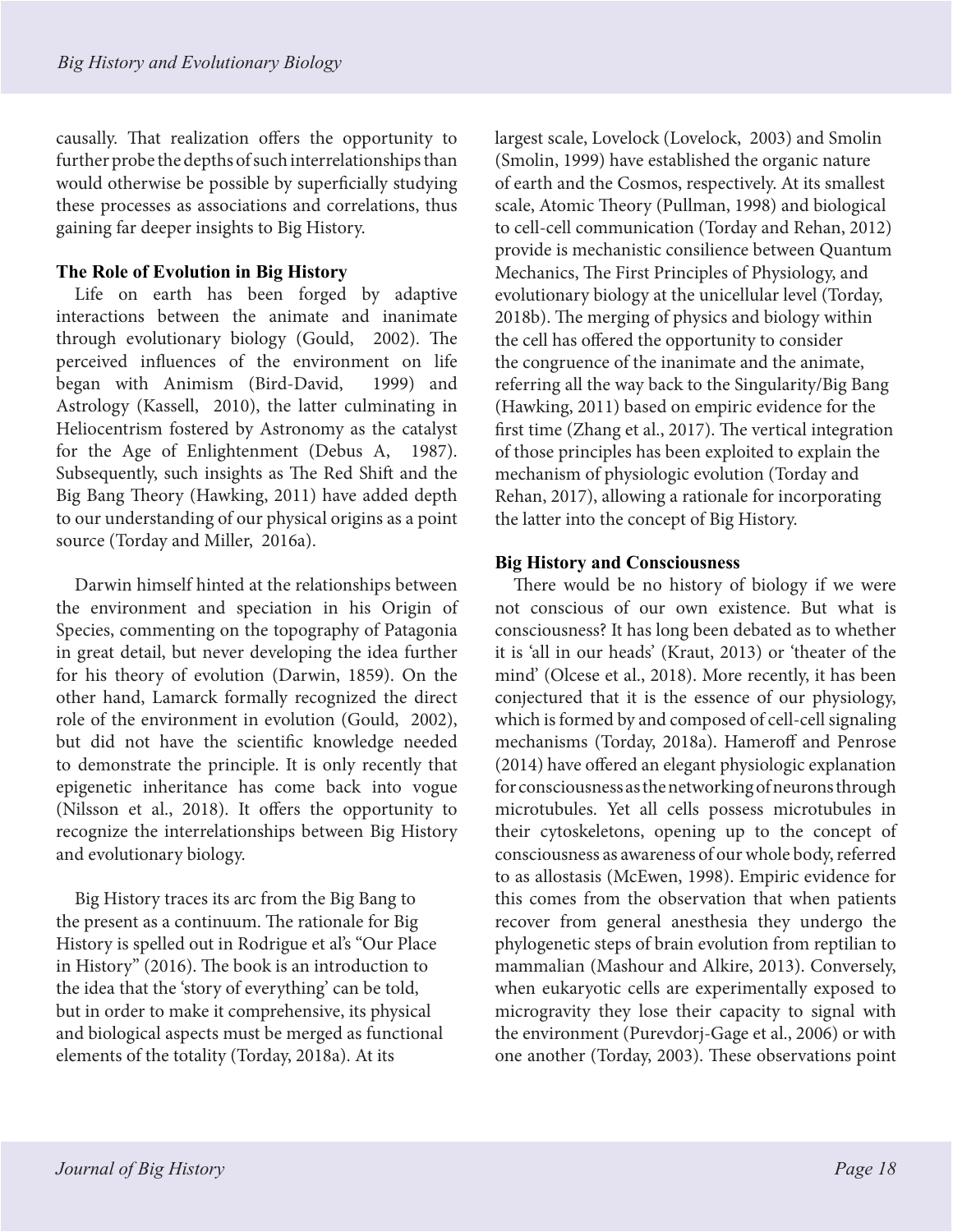to the fundamental nature of consciousness as the way in which organisms interrelate with the Cosmos, given that gravity was a product of the S/BB.

The advantage of this way of understanding consciousness is that it emanates from the S/BB, integrating the inanimate with the animate as a functional whole (Torday, 2018a). Instead of Anthropic Principle (Barrow and Tipler, 1988), thinking of Man as IN the Cosmos, we are OF the Cosmos, literally (Schrijver K, Schrijver, 2015).

The ultimate purpose for considering Evolution and Big History is ideally to raise our consciousness (Ornstein, 1972). In the past such philosophers as the pre-Socratic Greeks (Guthrie, 1977), de Chardins (de Chardins, 1976), Gurdgieff (Gurdjieff, 1973), Bucke (Bucke, 2009), and scientists such as Alfred North Whitehead (Whitehead, 2019), LL Whyte (Whyte, 1968) and E.O. Wilson (Wilson, 2014) have attempted to do just that, but without a core mechanism like the one being touted herein. Cosmic awareness is implicit in Big History, from the Big Bang forward; it is explicit in cellular-molecular evolution emanating from the Singularity (Torday, 2018a) in a step-wise fashion based on cell-cell communication as a continuum from the origin of life itself (Torday, 2018c).

# **In the Beginning**

The earth formed about 5 billion years ago (Hawking, 2011). And because it had no atmosphere, snowballlike asteroids hit the surface and melted, forming the oceans. There were polycyclic hydrocarbons (like lipids) contained within the ice, which spontaneously formed micelles, or prototypical cells (Moroi, 1992). The lipid origin of life on earth makes both *a priori* sense because lipids exhibit hysteresis, or 'molecular memory' necessary for the process of evolution (Walz et al., 2010), and *a posteriori* because lipids can synthesize nucleotides, but nucleotides cannot synthesize lipids (Mansy and Szostak, 2009). The semipermeable-membraned micelles offered

protected space for the First Principles of Physiologynegentropy (Schrodinger, 2012), chemiosmosis (Mitchell, 1961) and homeostasis (Cannon, 1932).

# **Endosymbiosis Theory**

Endosymbiosis Theory was first proposed by Ivan Wallin (Eliot, 1971), and was later popularized and expanded upon by Lynn Margulis Sagan (Sagan, 1967). They asserted that complex cells with nuclei, or eukaryotes, are the product of the symbiotic partnership between previously free-living bacteria and larger cells. It is now well accepted that cellular mitochondria that are crucial for cellular energy metabolism were formerly free-living bacteria that are now an inherent part of the eukaryotic cellular apparatus. The core concept is that eukaryotes have evolved by incorporating environmental factors over the course of their history. Seen in this context, Big History complements our understanding of physiologic evolution by offering the sequence of changes in the environment, both natural and man-made that have affected our evolution. And since evolution is the history of biology as serial preadaptations or exaptations (Gould and Vrba, 1982), it helps in a deeper understanding for the course of human evolution.

# **Cell-Cell Communication as the Basis for Physiologic Evolution**

The gleaning of information from the environment wed to the process of cell-cell communication developmentally and homeostatically constitutes epigenetic inheritance (Torday and Rehan, 2017). This intimate relationship between the organism and its environment forms the basis for evolution; when there is a mismatch between them, it causes physiologic stress, or dyshomeostasis, specifically within the tissues and organs being affected, generating Radical Oxygen Species (ROS). ROS are known to cause sitespecific gene mutations and duplications (Storr et al., 2013); the resolution of such conditions through adaptation is what is referred to as evolution. Short of remodeling any given physiologic trait, this mechanism ensures that injuries are repaired based on the same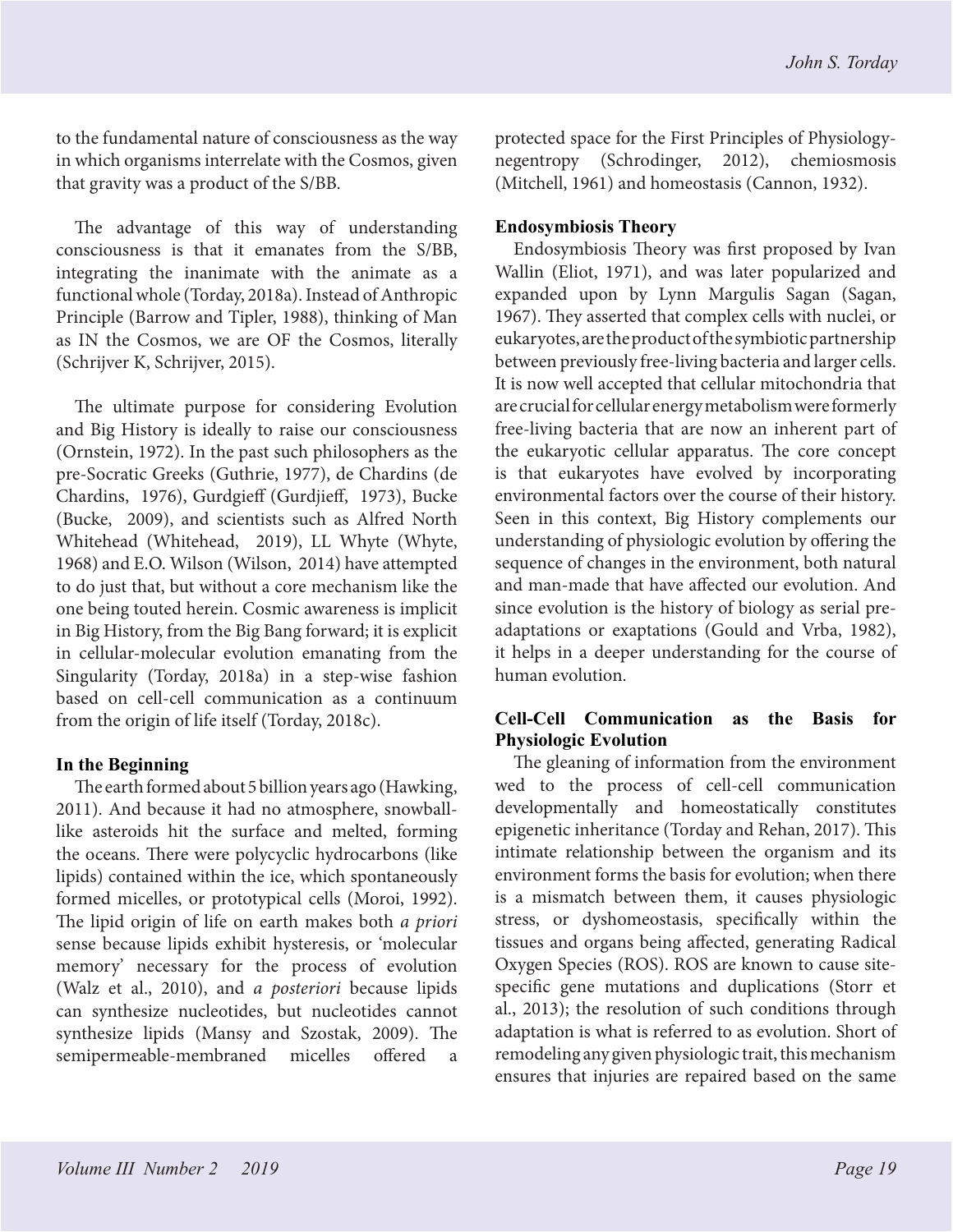homeostatic principles of cell-cell communication (Demayo et al., 2002).

#### **Endosymbiosis, Natural Laws and Consciousness**

Based on the Endosymbiosis Theory, the cell formulates its own internal 'laws' based on the homeostatic Laws of Nature, formulated by Claude Bernard as the *milieu interieur* (Bernard, 1974). In the aggregate, the individual cellular homeostases are referred to as allostasis (McEwen, 1998), monitored and controlled by the peripheral and central nervous systems. This organized physiologic process of selfawareness is what we refer to as consciousness.

## **The Cell as the First Niche Construction, Integrates Man and Environment**

Niche Construction is the concept that organisms actively fashion their immediate environment in order to optimize their adaptation (Odling-Smee et al., 2013). Yet that is what Endosymbiosis Theory is, so by internalizing factors in the environment that posed a threat to their existence, beginning with the unicellular state (Sagan 1967), can be seen as internal Niche Construction (Torday, 2016a) , or what Bernard referred to as the *milieu interieur* (Bernard, 1974). The concept of the *milieu interieur* was later refined by Walter B. Cannon as physiology (Cannon, 1939). Ultimately, the internalization of physical factors functioning under the Laws of Nature conferred this property on organic life, forming the ties between the cell and the environment as a continuum from the unicell to Gaia (Torday, 2018a). Therefore, Big History could be thought of as the description of this process, whereas understanding the underlying mechanisms that causally link the organism to its environment adds manifold depth to the process (Torday and Rehan, 2016); Torday, 2016a). Furthermore, it offers the opportunity to understand interrelationships that transcend the mere existence of life in the Cosmos, reaching into the interstices to gain fundamental understanding of the process (Torday and Miller, 2018). Such analysis lends itself to finding common ground between eastern and western philosophy (Torday and Miller, 2016b), tearing down the silos of contemporary knowledge to maximize the accounting of Big History (Rodrigue et al., 2016).

## **Top-Down, Bottom-Up, Middle-Out**

Biologic control is referred to as top-down, bottomup or middle-out. Top-down control is in reference to emergence of physiologic properties (Noble, 2008). Bottom-up, on the other hand references the organization of physiologic traits from its component parts (Sagan, 1967). And middle-out is the result of cell-cell communication through growth factorgrowth factor receptor signaling (Torday and Rehan, 2012).

### **Combined Epigenetic Inheritance and Phenotype as Agent Provides Biologic Scope to Big History**

As mentioned above, epigenetic inheritance constitutes the collection of epigenetic marks over the course of the life cycle. The so-called marks are then integrated into the DNA of the germ cells (egg and sperm) as adducts (methylation, ubiquitination, myristylation, etc) that modify the nucleotide 'readout' in accord with environmental changes. The DNA adducts subsequently appear in specific tissues and organs, where they modify the structure and function of the organisms accordingly as epigenetic inheritance (Nilsson et al., 2018).

The centrality of the germ cells to epigenetic inheritance infers the primacy of these cells in the processes of adaptation (Torday and Rehan, 2017), rather than the phenotypes of the adults, as dictated by Darwinian evolution. In this vein, the phenotype can be seen as an active 'agent' for the acquisition of epigenetic marks (Torday and Miller, 2016c). Seen in this light, the individual takes on an active role in Big History based on the biologic imperative of acting as a vehicle for epigenetic inheritance.

#### **Anthropic Principle vs Being Of the Cosmos**

The anthropic principle was mentioned in the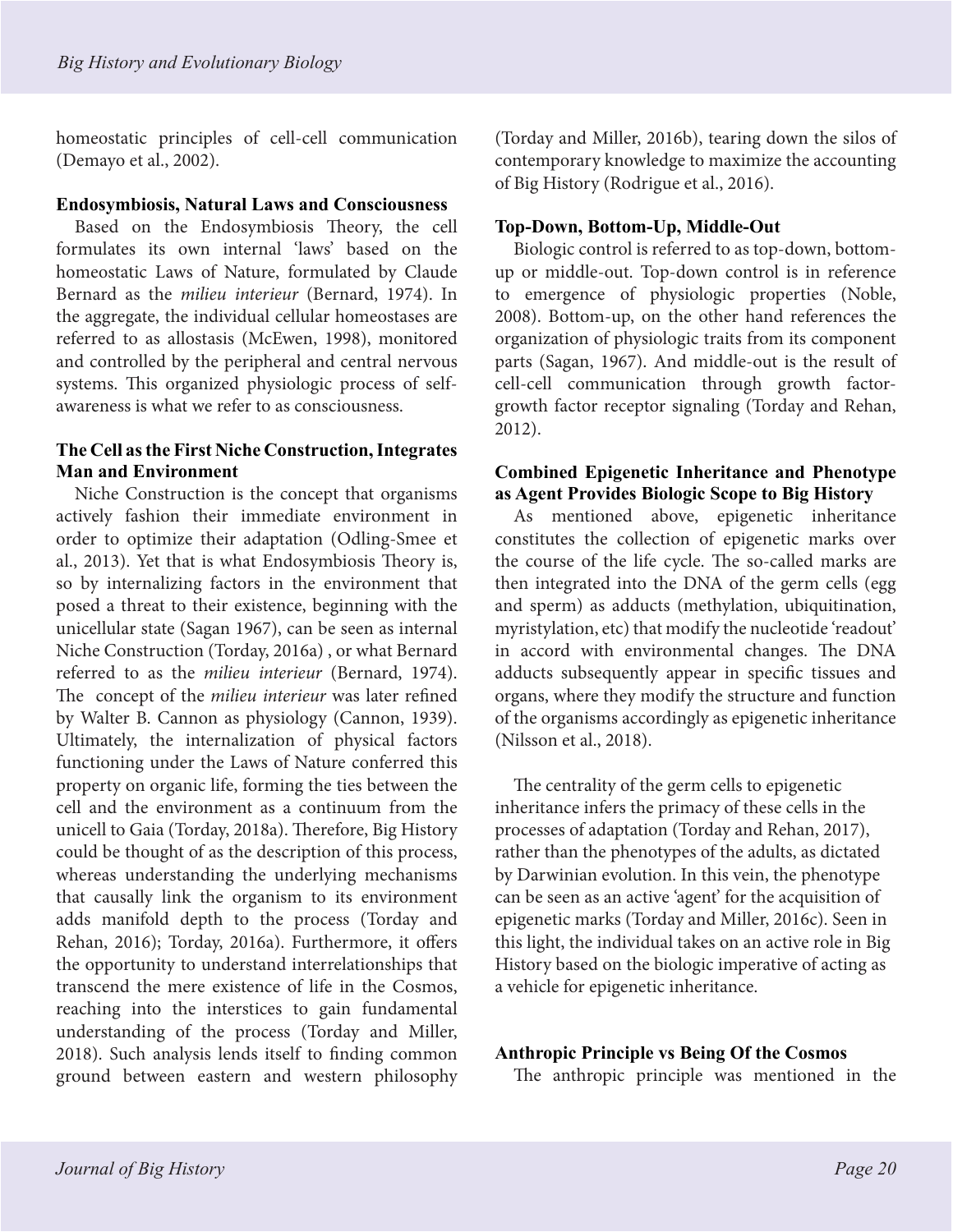Introduction. It is the concept that we fortuitously ended up in this particular place in the Cosmos (Barrow and Tipler, 1988). In contrast to that, evolution has facilitated our adaptation to our environment largely by endogenizing it, making what otherwise would have destroyed us billions of years ago — gravity, oxygen, heavy metals, ions — useful as what we now recognize as our physiology (Torday and Rehan, 2017). For example, by regressing the genes that facilitated lung evolution against major epochs in the geochemistry of the earth (Torday and Rehan, 2011) one can see the causal relationships involved. Conversely, as Jean Guex has shown in ammonites, environmental stress can disrupt and reverse the evolutionary process (Guex, 2016).

#### **Evolution, the Mechanism of Big History**

The significance of merging Big History with evolutionary biology is that both acknowledge their origins in the S/BB. In the case of Big History, this perspective confers a deep understanding of who and what we are conceptually. On the other hand, understanding that we have evolved biologically as an 'ambiguity' (Torday and Miller, 2017), our function being to resolve the residual dualities of the S/BB (Torday, 2018a). Seen in this light, evolution offers the organic, epistemologic context for Big History.

# **Conclusions**

As is the case for history, evolution 'rhymes' (Pratt 1974) because it is founded on serial pre-adaptations, or exaptations (Gould and Vrba, 1982). When confronted with an existential problem, the organism reappropriates genetic motifs that were effective at some earlier stage in its evolution, ultimately referencing the First Principles of Physiology — negentropy (Schrodinger, 2012), chemiosmosis (Mitchell, 1962) and homeostasis (Cannon, 1939). Those principles, in turn, reference the S/BB as their origin (Torday, 2018a). So like Big History, biology is also the product of the Singularity/Bing Bang. By recognizing the homologies between the two processes we can better understand

the human condition from its source rather than reasoning after the fact.

There are certain principles such as those of the Old and New Testaments, the Golden Rule, the U.S. Constitution, The Scientific Method, the Periodic Table, the Laws of Nature that have served us well. We have inherited certain Laws of Nature biologically that have served us well throughout our evolutionary history. If we were to understand the absolute interrelationships between such principles we would optimize Big History.

The ancient Greek philosopher Protagoras thought that 'Man is the Measure of all things' (Guthrie, 1977); he was right in spirit, but he needed to know what the 'units' of measurement were to support his idea scientifically. For the scientist, it is the cell (Torday, 2015). For the humanist, the cell is the 'syntax' of Big History. The cell as the mechanistic basis for both Evolution and Big History offers a novel synthesis for Humanism and Science, bringing resolution to C.P. Snow's "Two Cultures" (Snow, 1959).

In his Big History, David Christian references the 'Goldilocks' effect explanation for our fortuitous existence (Christian, 2018). What he describes is the mechanism of homeostasis, without which neither the inanimate nor the animate can exist. Morowitz (2004) describes how the electron and proton balance one another energetically within a hydrogen atom. And in the cellular-molecular approach to evolutionary biology, homeostasis is one of the three Principles of Physiology, controlling the interrelationship between negative entropy and chemiosmosis. The Pauli Exclusion Principle and The First Principles of Physiology are both deterministic and probabilistic, offering the opportunity for stability and plasticity (Torday, 2018b).

The S/BB and The First Principles of Physiology both emanate from the same point source (Torday and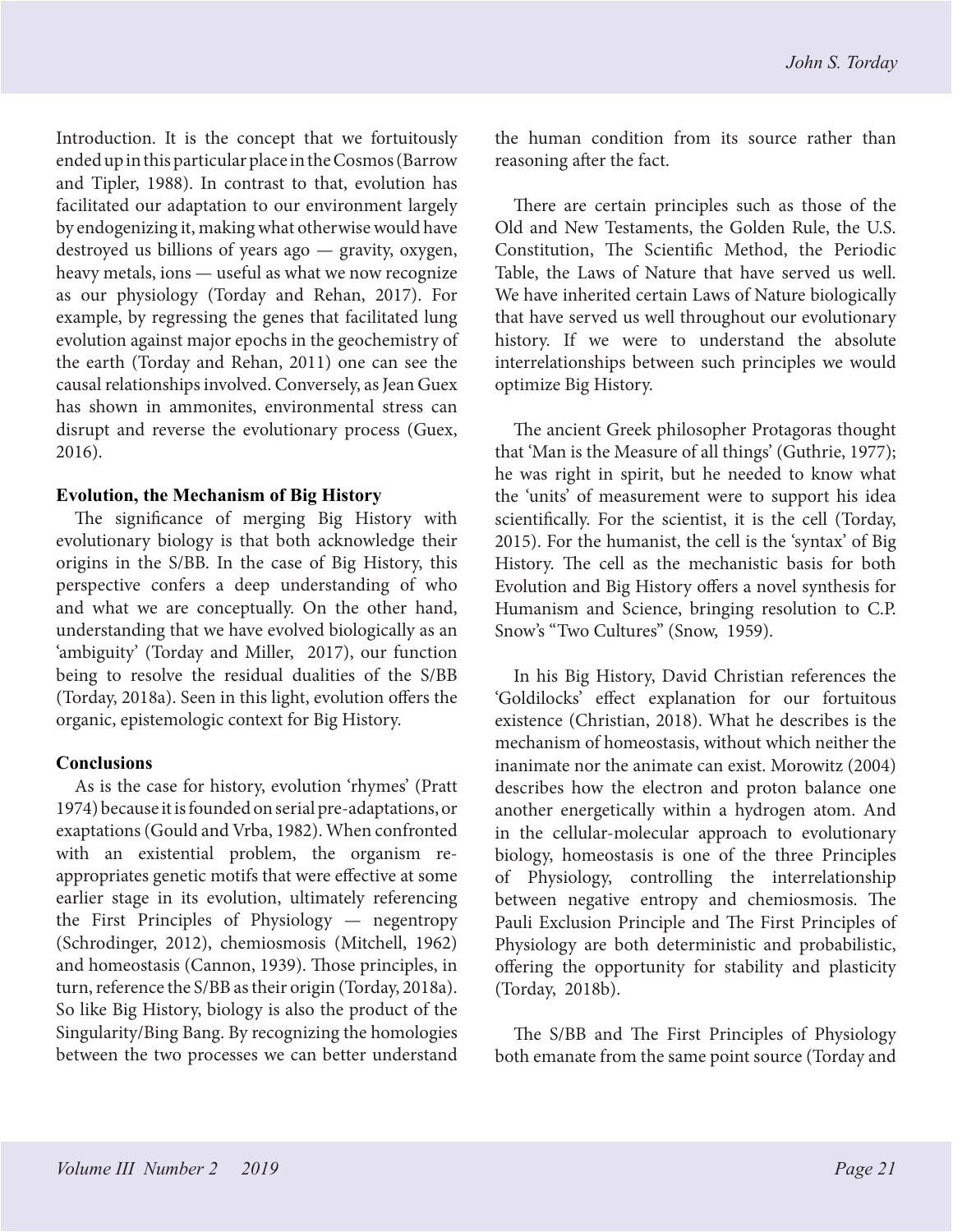Miller, 2016a). The mechanism of biologic evolution is better understood than that of the S/BB, so the homology between the two offers the opportunity to consider the fundamental nature of the S/BB. It has been proposed that the unicell is the primary level of being (Torday, 2018b), and that complexity is an epiphenomenon due to the misunderstanding of what evolution actually constitutes (Torday, 2016b). Big History similarly opens up to the consideration that the present is the functional moment of reality, enabled by our consciousness of the past, present, and future as one, simultaneously (Torday, 2016b). It is what Maslow refers to as a 'peak experience' (Maslow, 1968). This state of being is achieved through the total integration of physiology by such neuroendocrine hormones as endorphins and oxytocin (Fink et al., 2011).

# **Acknowledgements**

J S Torday has been funded by National Institutes of Health grant HL055268.

#### **References Cited**

- Barrow JD and Tipler FJ (1988) *The Anthropic Cosmological*  Principle, Oxford, Oxford University Press.
- Bernard C (1974) *Lectures on the Phenomena of Life Common to Animals and Plants*. Hoff HE, Guillemin R, Guillemin L.Springfield, Charles C Thomas.
- Berner RA (1999) *Atmospheric oxygen over Phanerozoic time*. Proc Natl Acad Sci U S A 96:10955-10957.
- Berner RA, Petsch ST, Lake JA, Beerling DJ, Popp BN, Lane RS, Laws EA, Westley MB, Cassar N, Woodward FI, Quick WP (2000) Isotope fractionation and atmospheric oxygen: implications for phanerozoic O(2) evolution. *Science*  287:1630-1633.
- Bird-David N (1999) Animism Revisited: Personhood, Environment, and Relational Epistemology. *Current Anthropology* 40: S67.
- *Bucke RM (2009) Cosmic Consciousness: A Study in the Evolution of the Human. Mineola, Dover Publications.*
- Cannon WB (1932) T*he Wisdom of the Body*. New York, WW Norton.
- Christian D (2018) *Origin Story: A Big History of Everything*. New York, Little, Brown and Company.
- Daeschler EB, Shubin NH, Jenkins FA Jr. (2006) A Devonian tetrapod-like fish and the evolution of the tetrapod body plan. *[Nature](https://en.wikipedia.org/wiki/Nature_(journal))* 440: 757–763.
- *Darwin C (1859) On the Origin of Species by Means of Natural Selection, or the Preservation of Favoured Races in the Struggle for Life*. London, John Murray.

*Darwin C (1871) The Descent of Man.* London, John Murray.

- de Chardins T (1976) *The Phenomenon of Man*. New York, Harper Perennial.
- Deamer D (2017) The Role of Lipid Membranes in Life's Origin. *Life* (Basel) 7(1).
- Debus AG (1987) *[Man and nature in the Renaissance](https://books.google.com/books?id=caJygwa-jiEC)*. Cambridge, Cambridge University Press.
- Demayo F, Minoo P, Plopper CG, Schuger L, Shannon J, Torday JS (2002) Mesenchymal-epithelial interactions in lung development and repair: are modeling and remodeling the same process? *Am J Physiol Lung Cell Mol Physiol*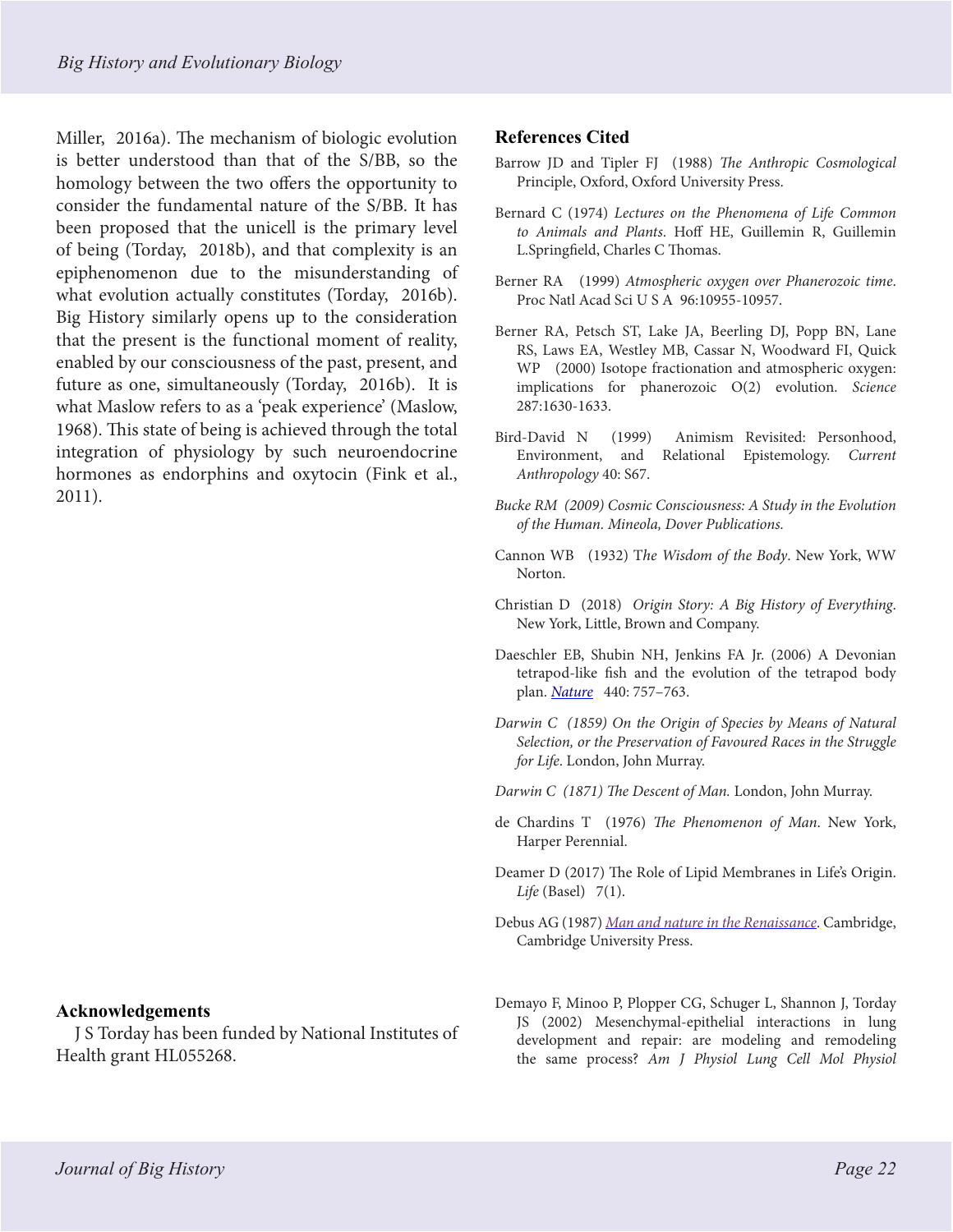283:L510-L517.

- Dobzhansky T (1973) *The American Biology Teacher* 35:125- 129.
- Eliot TS (1971) Ivan Emanuel Wallin 1883-1969. *The Anatomical Record* 171: 137-139.
- Fink G, Pfaff D.W., Levine J (2011) *Handbook of Neuroendocrinology*. Atlanta, Academic Press.
- Gould SJ (2002) *[The Structure of Evolutionary Theory](https://en.wikipedia.org/wiki/The_Structure_of_Evolutionary_Theory)*. Cambridge, Belknap Harvard.
- Gould SJ, Vrba ES (1982)  [Exaptation a missing term in the](http://www2.hawaii.edu/~khayes/Journal_Club/fall2006/Gould_&_Vrb_1982_Paleobio.pdf)  [science of form.](http://www2.hawaii.edu/~khayes/Journal_Club/fall2006/Gould_&_Vrb_1982_Paleobio.pdf) *Paleobiology* 8: 4–15.
- Guex J (2016) *Retrograde Evolution During Major Extinction Crises*. New York, Springer.
- Gurdjieff G (1973) *Views from the real world*. New York, E. P. Dutton & Co.
- Guthrie WKC (1977) *The Sophists*. Cambridge, Cambridge University Press.
- Hameroff S, Penrose R (2014) Consciousness in the universe: a review of the 'OrchOR' theory. *Phys Life Rev* 11:39-78.
- Hawking S (2011) *A Brief History of Time*. New York, Bantam.
- Kassell L (2010) *Stars, spirits, signs: towards a history of astrology 1100–1800. Studies in History and Philosophy of Science*  Part C: Studies in History and Philosophy of Biological and Biomedical Sciences 41: 67–69.
- Kraut R (2013) Plato. Stanford, *The Stanford Encyclopedia of Philosophy*.
- Lovelock J (2003) Gaia: the living Earth. *Nature* 426:769-770.
- Mansy SS, Szostak JW (2009) Reconstructing the emergence of cellular life through the synthesis of model protocells. *Cold Spring Harb Symp Quant Biol* 74:47-54.
- Mashour GA, Alkire MT (2013) Evolution of consciousness: phylogeny, ontogeny, and emergence from general anesthesia. *Proc Natl Acad Sci U S A* 110:10357-10364.
- Maslow A (1968) *Toward a Psychology of Being*. New York,Van Nostrand-Reinhold.
- McEwen BS (1998) Stress, adaptation, and disease. Allostasis and allostatic load. Ann N Y *Acad Sci* 840:33-44.
- Miller WB Jr, Torday JS, Baluška F (2018) Biological evolution as defense of 'self '. *Prog Biophys Mol Biol* Oct 16.
- Mitchell P (1961) Coupling of phosphorylation to electron and hydrogen transfer by a chemi-osmotic type of mechanism. *Nature* 191: 144-148.
- Moroi Y (1992) *Micelles*. New York, Springer.
- Morowitz HJ (2004) *The Emergence of Everything*. Oxford, Oxford University Press.
- Odling-Smee J, Erwin DH, Palkovacs EP, Feldman MW, Laland KN (2013) Niche Construction Theory: A Practical Guide for Ecologists. *The Quarterly Review of Biology* 88: 3-28.
- Nilsson EE, Sadler-Riggleman I, Skinner MK (2018) Environmentally induced epigenetic transgenerational inheritance of disease. *Environ Epigenet* 4:dvy016.
- Noble D (2008) The Music of Life. Oxford, Oxford University Books.
- Olcese U, Oude Lohuis MN, Pennartz CMA (2018) Sensory Processing Across Conscious and Nonconscious Brain States: From Single Neurons to Distributed Networks for Inferential Representation. Front Syst Neurosci 12:49.
- Ornstein RE (1972) The psychology of consciousness. Oxford, Penguin.
- Pratt D (1974) The Functions of Teaching History. The History Teacher 7:410-425.
- Pullman B (1998) The Atom in the History of Human Thought. Oxford, Oxford University Press.
- Purevdorj-Gage B, Sheehan KB, Hyman LE (2006) Effects of lowshear modeled microgravity on cell function, gene expression, and phenotype in Saccharomyces cerevisiae. Appl Environ *Microbiol* 72:4569-4575.
- Rodrigue B, Grinin L, Korotayev A (2016) *Our Place in History.*  Delhi, Primus Books.
- Romer AS (1949) *The Vertebrate Story*. Chicago, University of Chicago Press.
- Sagan L (1967) On the origin of mitosing cells. *Journal of Theoretical Biology* 14: 225–274.
- Schrijver K, Schrijver I (2015) Living with the Stars. Oxford, Oxford University Press.
- Schrodinger E (2012) *What is Life?* Cambridge, Cambridge University Press.